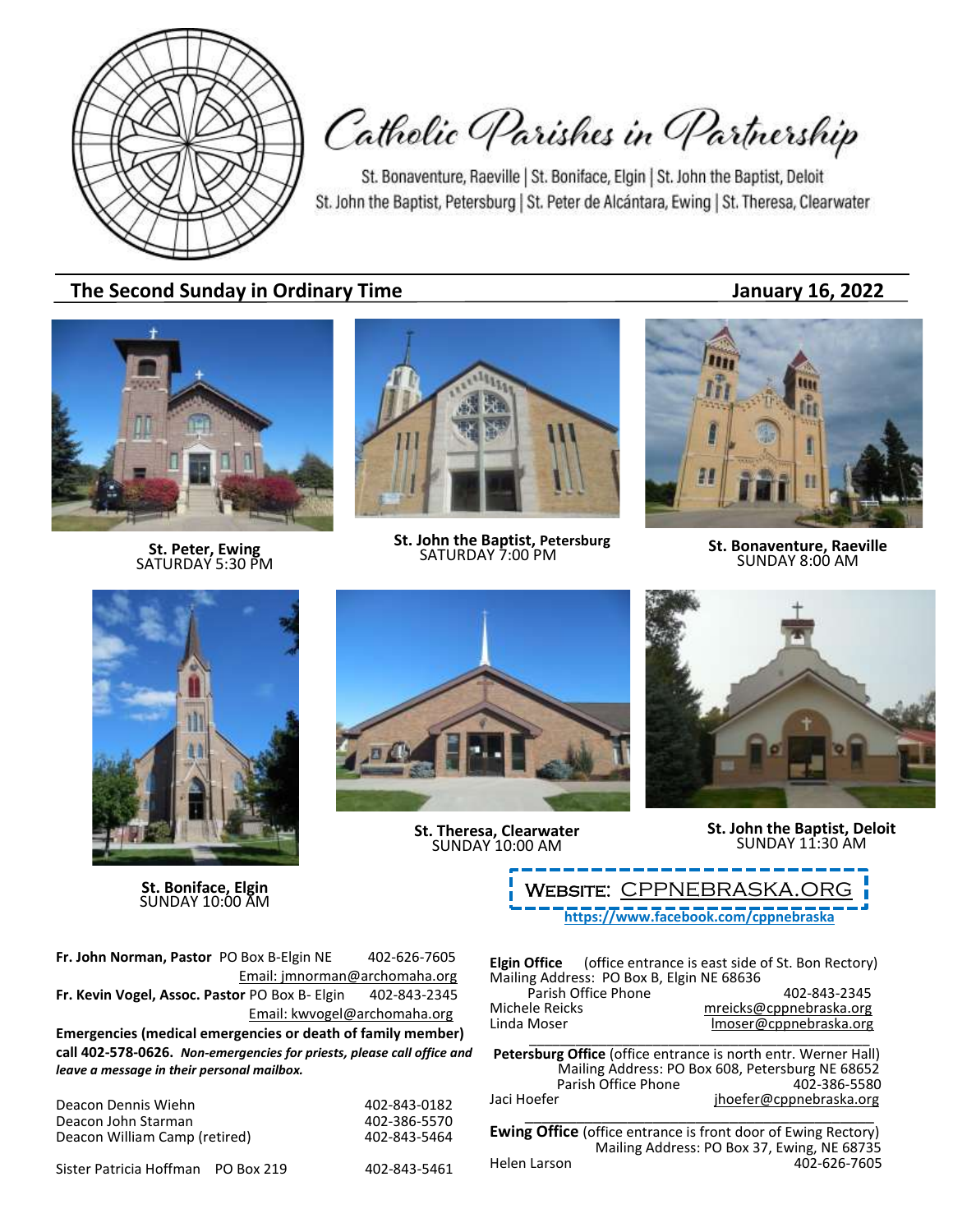# **St. Boniface Elgin**

| Financial Stewardship- St. Boniface- Elgin    |              |
|-----------------------------------------------|--------------|
| Sunday (26 Env)<br>Children's Collection      | \$3,401.00   |
|                                               | \$6.50       |
| Christmas                                     | \$650.00     |
| Seminary                                      | \$2,405.00   |
| Holy Day                                      | \$70.00      |
| Religious Retirement                          | \$50.00      |
| God's Portion                                 | \$2,467.49   |
| <b>Sunday Collection as of Fiscal Week 28</b> |              |
| <b>Budgeted Total</b>                         | \$123,529.56 |
| <b>Actual Total</b>                           | \$133,620.69 |
| <b>Amount Ahead</b>                           | \$10,091.13  |
|                                               |              |

**St. Boniface, St. Bonaventure: Please Remember In Your Prayers:** Jolene Lichty, Terry Dinslage, Laurie Horn, Dave Shrader, Garrett Scholz, Chris Stargel, Adam Kester, Matt Golden, Pat Fredrickson, John King, Janet Sorenson, Barb Ziegler, Judy Stiemle, Leo Seger, Vicky Kolterman, Cheri Schwager, Dominic Cullenward, Charlotte Cullenward, Marlene Nepple, Pat Hruby, Darlene Stelling, Missy Moser, Infant Graham Sayers, Al Haines, Lucy Knievel, Gary Hamik, Carrie Schrage Cook, Shauna Gossman, Kellie Gossman, Anonymous. **Parishioners:** Neil Childers, Marie Cheatum, Loretta Zegers, Pat Evans, Donna Mackel, Gene Heithoff, Anonymous, Juan Hoefer, Gloria Lordemann, Kyle Warren, Marin Schindler. **Please let us know if name can be removed, 843-2345.**

**ELGIN PRAYER LINE REQUESTS St. Boniface:** Call Mary Jane Boes 402-843-2379 or JoAnn Beckman 402-843-6287

**If health prevents you from making it to Mass, and you wish to receive Holy Communion at your home following the Sunday 10am Mass, please call Dennis Wiehn, 843-5808 and leave a message.** 

*If you wish to have Father Vogel visit with Communion on First Friday, call the office at 843-2345. Thank you.* 

| <b>St. Boniface Men's Circle Schedule</b><br>for SNOW AND ICE REMOVAL |                 |                     |  |  |  |
|-----------------------------------------------------------------------|-----------------|---------------------|--|--|--|
|                                                                       | <b>Sundays</b>  | <b>ALL CIRCLES</b>  |  |  |  |
| Mondays                                                               | <b>CIRCLE 1</b> | (Arehart-Buelt)     |  |  |  |
| Tuesdays                                                              | <b>CIRCLE 2</b> | (Busteed-Getzfred)  |  |  |  |
|                                                                       | <b>CIRCLE 3</b> | (Gossman-Kinney)    |  |  |  |
| Thursdays                                                             | <b>CIRCLE 4</b> | (Kluthe-Payne)      |  |  |  |
| Fridays                                                               | <b>CIRCLE 5</b> | (Pelster-Schrage)   |  |  |  |
| Saturdays                                                             | <b>CIRCLE 6</b> | (Schueths-Zwingman) |  |  |  |
| Wednesdays                                                            |                 |                     |  |  |  |

 **Please mark your calendars for your day.**

There are scoops and brooms in the garage and the ice melt is inside the east entrance of church, and in the closet at the west entrance. We need to keep walkways, parking lots clear and in front of the church, rectory, convent, Sister's home, and entirely around the gym, for safety reasons. Please see weekly **bulletin calendar and the school sports calendars to know what is going on in our buildings.**



### **St. Boniface Spring Benefit Auction Saturday, March 19, 2022 Elgin KC Hall**

ree Throw Contest

**Knights of Columbus #2411 Free Throw Contest** will be held Sunday, January 30 at St. Boniface Gym. Registration is at 12:30 pm. Shooting contest begins at 1:00 pm. (This is for girls and boys, ages 9-14 who are not participating in High School basketball.)



*Note: Any EMHC's, if you have any pyxes or prayer cards that you may have used to take "Communion to the Sick", we would appreciate if you would return them to St. Boniface Church.*

### **Marin Schindler Benefit Account**

Marin is receiving PT and OT through BCMC in Albion and has started her treatments from home for a very rare **Benet** Histiocytic Disorder. Marin is a St.



Boniface Parishioner and teacher at St. Boniface School and she and her husband Kevin have two small children, Mylah and Klayton. If you wish to help this young couple, money can be given at Bank of Elgin, PO Box 379, Elgin, NE 68636.



Meeting

**St. Boniface Altar Society Meeting will be held this Monday, January 17 at 7:00 pm in the Sr. Agathina Meeting Room in the convent. Ladies, we are still in need of a Vice President, and leaders for the circles***. Current head leaders, please let* 

*Emily know your new circle leader names by this Thursday!*

**St. Boniface Circle 4 households are asked to Clean Church Thursday, January 20th. You may clean at a time that works for you and there will be a list on the back credenza you can mark off, as to what has been completed. Thank you.**





**Pope John will host a Book Fair during Catholic Schools Week, January 31st-February 4 th . The Book Fair will be held in the School Library.**

**Book Fair hours are:** Monday-Thursday: 8:15-12:30 and 1:00-4:15 Friday (Parent's Day): 8:00-1:00 **Also, you can shop online only at the website below** up until Friday, February 4. Parents and grandparents can upload money onto their child's eWallet account. Visit the website for more information at https://www.scholastic.com/bf/popejohnxxiiijrsrhighsc1 All proceeds will be used to help the school purchase books for their library.

### **Magnificat**

Another order will soon be placed for bulk subscriptions to the Magnificat. This prayer book contains the Mass readings, morning, evening and night prayer of the church, along with daily info about the lives of the saints. Meditations each day are chosen to help us grow deeper in our spiritual journey. The cost is \$36. If it is ordered singly the cost is much higher. There are some sample copies for you to take in the back of St. Boniface Church. Please let Pam Dinslage know by February 1 if you wish to subscribe. Cell 402-929-0668*. [Note: if you are on the renewal list, Pam will call you.]*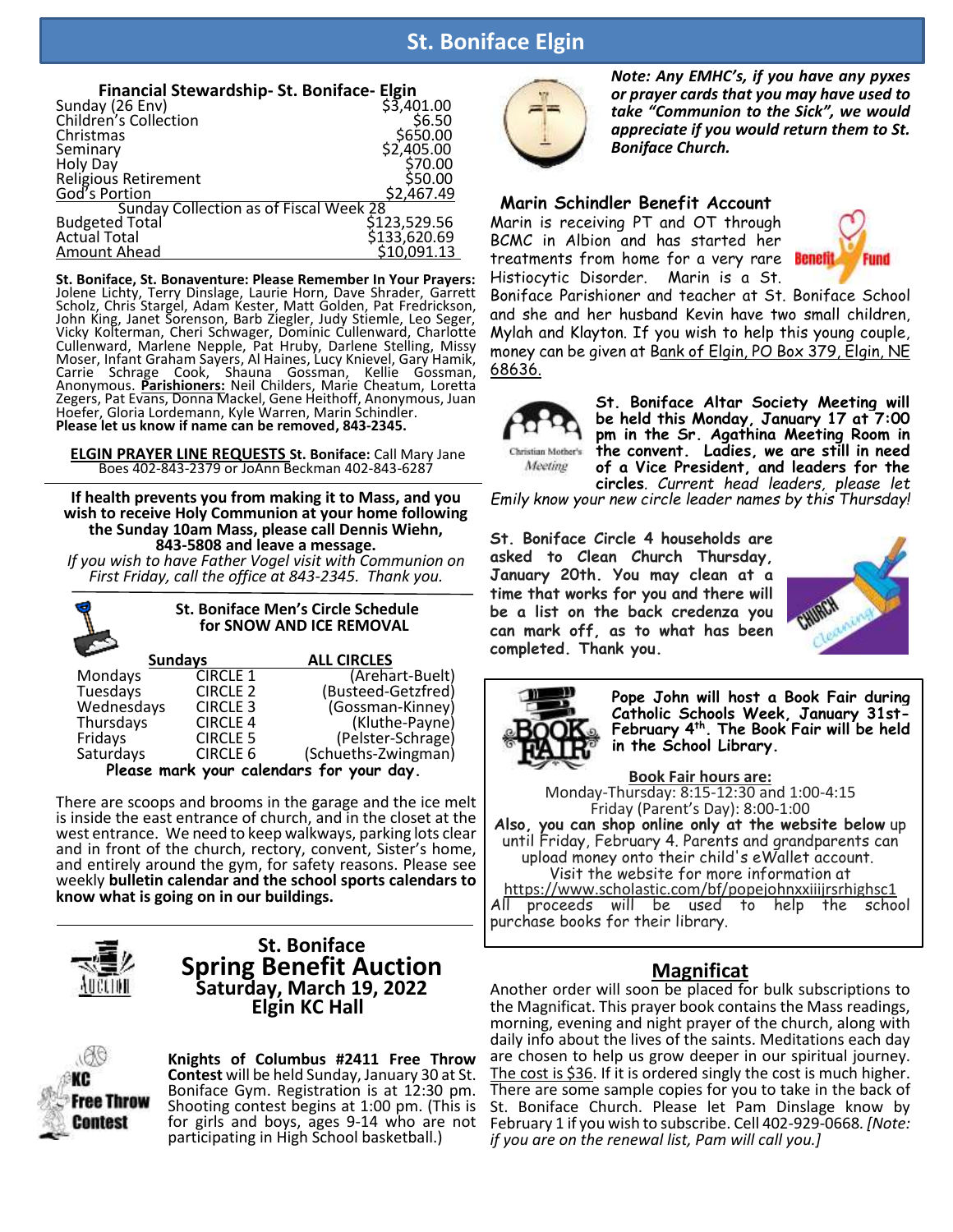# **This Week in Our Parishes…………**

| Day       | Date       | Time               | <b>Events</b>                                                         |
|-----------|------------|--------------------|-----------------------------------------------------------------------|
| Sunday    | January 16 | $11:00$ am         | South Confirmation Class in St. Boniface Church Basement              |
| Sunday    | January 16 | $4:30-6$ pm        | Bible Study at St. Bonaventure's Hall                                 |
| Monday    | January 17 | ------------       | SB/PJ No School (Teacher Inservice)                                   |
| Monday    | January 17 | $7:00$ pm          | Elgin Altar Society Meeting (New members inducted/All leaders attend) |
| Monday    | January 17 | $7:00$ pm          | St. John's Deloit Rosary & Meditation                                 |
| Tuesday   | January 18 | Noon               | Bulletin Deadline for January 23 Bulletin                             |
| Wednesday | January 18 | $7/7:45$ pm        | St. Boniface Bazaar Committee/St. Boniface Parish Council in Convent  |
| Wednesday | January 19 | $9:30$ am          | Bible Study at St. Dominic's Hall in Ewing                            |
| Wednesday | January 19 | $5 - 5:30$ pm      | Confessions at St. Boniface Church                                    |
| Wednesday | January 19 | 6:00/7:15          | PRE Classes at St. Mike's Albion for St. John the Baptist Students    |
| Wednesday | January 19 | $6:00 \text{ pm}$  | St. John's Petersburg Christian Mother's Meeting                      |
| Thursday  | January 20 | ---------          | St. Boniface Circle 4 Cleans Church (at a time that works for you)    |
| Sunday    | January 23 | $11:00$ am         | Sunday Youth Group at Elgin Convent                                   |
| Sunday    | January 23 | $12:30 \text{ pm}$ | St. John's Deloit Respect Life Lunch                                  |
| Sunday    | January 23 | $4:30-6$ pm        | Bible Study at St. Bonaventure's Hall                                 |

**St.** Peter's St. Theresa's St. John's Deloit

### **Financial Stewardship**

**St. Peter's Ewing**  January 9: \$888.00 Christmas: \$250.00 Solemnity of Mary: \$40.00 Respect Life: \$40.00 Seminary: \$323.00

> **St. John's Deloit** January 9: \$1,544.00 Seminary: \$789.00

 **St. Theresa's** January 9: \$2,899.00 Seminary: \$1,270.00 Solemnity of Mary: \$100.00

### **FOR ALL HAVING SPECIAL NEEDS**

**St. Peter's**: Bob Walnofer, Nicki Dougherty, Donna Knapp, Anslee Ostergard, Kathi Retwisch, Steve Koenig, Sister Joseph, Jeanette Tomjack, Sharon Ward, Yvonne Duggan, Marie Vandersnick and Myra (Rotherham) Schwebel. **(To start prayerline, call Lavonne Sisson 402-626-7755).**

**St. John's:** Jason Ratzloff, Darlene Schueth and Carl Ernesti. **(To start prayerline, call Jeanne Knievel 402-929-0847.**

**St Theresa's:** Bob Kester, Leo Starman, Nate Thiele and Adam Kester. **(To start prayerline, call Teresa Kester 402-750-0262).**

# **St. John's (Deloit) Annual Fish Fry March 25, 2022**

### **St. Theresa's Rosary Sodality Officers for 2022:**

Co-Presidents: Deb Schlecht and Angie Ahlers Treasurer: Rita Kester

Secretary: Celine Filsinger

**\*\*THANK YOU** to the following officers who completed their terms: Jeanne Hoffman, Connie Cronin, Sandy Moser, and Marlene Thiessen.

### **CHANGE of CONTACT for St. Theresa's Hall Rental**

As of January 1, registrations for rental of the St. Theresa Hall can be made by contacting Deb Schlecht at 402-992-0160 and Angie Ahlers at 402- 525-9355**.**

# **St. John's Deloit Pro Life Luncheon**

Following 11:30 Mass next Sunday on January 23 will be a Pro-Life Luncheon. Theme: *"Where There Is Life There Is Hope"*. The committee is serving Meatballs with the fixins and Father Kramper will be here and will have some fun planned after. The meal begins at 12:30 pm and is open to anyone, free will offereing. You do not need reservation, just grab some friends and drive out.

# **St. Bonaventure Raeville**

### **Financial Stewardship-St. Bonaventure Raeville**

| Sunday Collection (11 Env.)            | \$1,190.00  |
|----------------------------------------|-------------|
| <b>Children's Collection</b>           | \$15.00     |
| Seminary (9 Env)                       | \$1,130.00  |
| Sunday Collection as of Fiscal Week 28 |             |
| <b>Budgeted Total</b>                  | \$28,000.00 |
| <b>Actual Total</b>                    | \$32,752.05 |
| Amount Ahead                           | \$4,752.05  |
|                                        |             |

**Prayer Line Requests at St. Bonaventure:** Call Mary Ann Fangman 402-843-6129 or Dianne Scholl 402-386-5256.

## **St. Bonaventure Spring Breakfast Sunday, March 6, 2022**

**CONTACT for rental of St. Bonaventure Rectory and Hall, Raeville.** Clarissa Stuhr is the person taking registrations for rental of the St. Bonaventure facilities. You may contact Clarissa by calling or texting her at 402-843-8791.



Please join us in praying for the soul of *Elizabeth (Betty) Norman of Upstate, NY,*  whose funeral was Thursday, January 13th. Betty is the grandmother of Fr. John Norman. May her soul, and all the souls of the faithful departed, through the mercy of God, rest in peace. Amen.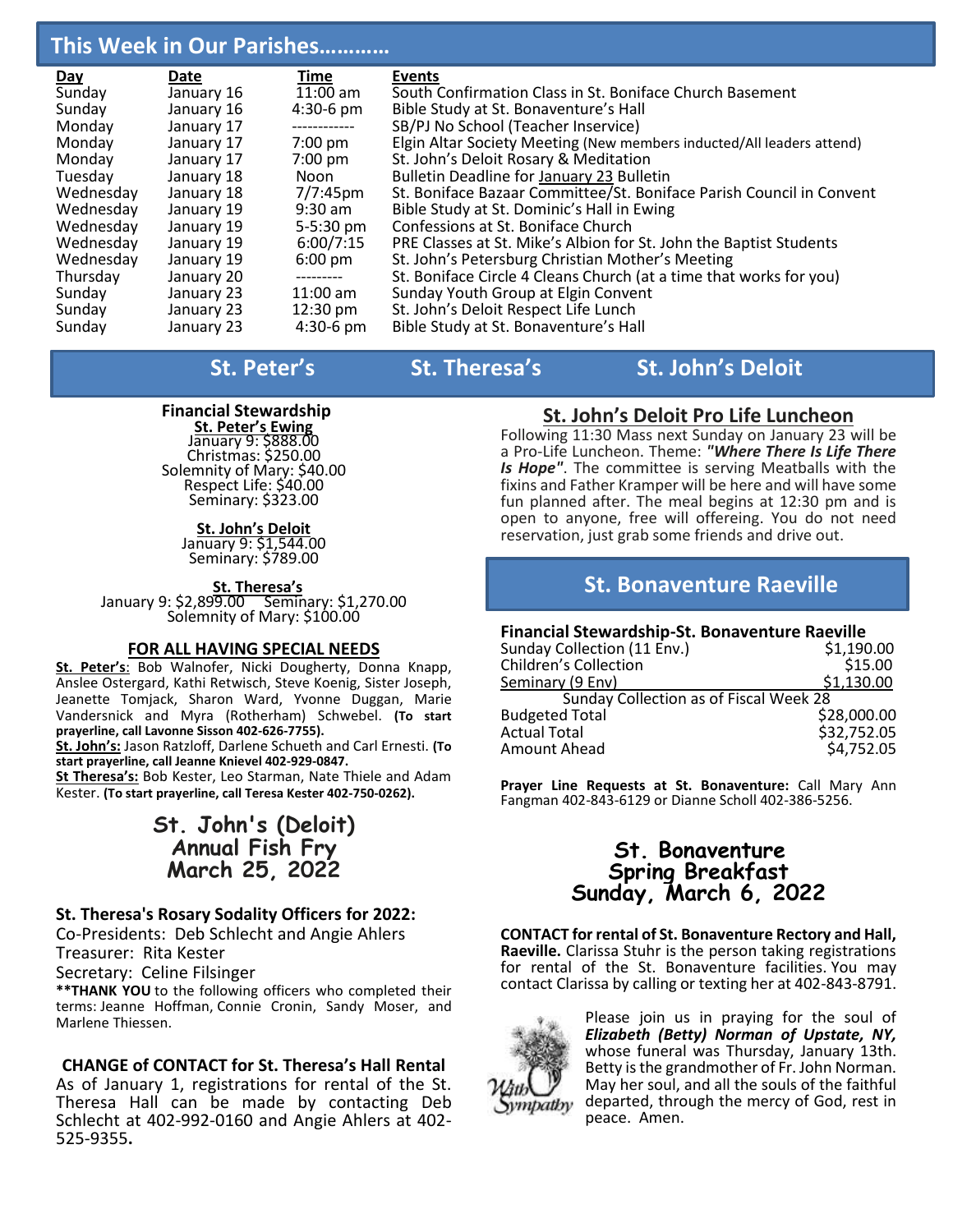# **Mass Intentions for the week……**

| Day       | Date       | Time       | Location | <b>Cele</b> | <b>Intentions</b>                                                 |  |  |
|-----------|------------|------------|----------|-------------|-------------------------------------------------------------------|--|--|
| Monday    | January 17 | 7:20 am    | Elgin    | <b>DW</b>   | <b>Communion Service</b>                                          |  |  |
| Tuesday   | January 18 | $8:15$ am  | Elgin    | JN          | +Ray & Catherine Reestman by 10 <sup>th</sup> Gr. All School Mass |  |  |
| Tuesday   | January 18 | $8:30$ am  | Petersb. | KV          | +Dean Veik & Bill Seier                                           |  |  |
| Wednesday | January 19 | $8:15$ am  | Elgin    | KV          | +John & Viola Dinslage<br>Rosary to follow                        |  |  |
| Wednesday | January 19 | $8:30$ am  | Clearw.  | JN          | +Dec. Members of the Goscha Family                                |  |  |
| Thursday  | January 20 | $8:30$ am  | Raeville | KV          | +Joe, Idella & Dorothy Lorenz                                     |  |  |
| Thursday  | January 20 | $8:30$ am  | Ewing    | JN          | +Dec. Members of the Peetz Family                                 |  |  |
| Friday    | January 21 | $7:20$ am  | Elgin    | KV          | +Edward Eischeid Family                                           |  |  |
| Friday    | January 21 | $8:30$ am  | Deloit   | JN          | +LaVern & Vera Dell Stuhr & Philip Thiele                         |  |  |
| Saturday  | January 22 | 5:30 pm    | Ewing    | JK          | +James & Jolyene Koenig                                           |  |  |
| Saturday  | January 22 | $7:00$ pm  | Petersb. | JN          | +Ruth Kerkman                                                     |  |  |
| Sunday    | January 23 | $8:00$ am  | Raeville | JN          | +John & Jim Werner<br>[JK=Fr. James Kramper]                      |  |  |
| Sunday    | January 23 | $10:00$ am | Elgin    | JN          | +Jerome & Bernice Roth                                            |  |  |
| Sunday    | January 23 | $10:00$ am | Clearw.  | JK          | For the People of Our Parishes                                    |  |  |
| Sunday    | January 23 | $11:30$ am | Deloit   | JK          | +Philamae Hupp Nephew                                             |  |  |

*\*Rosary on Wednesdays following Elgin Mass is for Vocations and for Fr. John and Fr. Vogel*

| Liturgical Schedule for Saturday-Sunday, January 22-23, 2022                          |                                          |                                                                         |                                                          |                               |                     |                          |                                                                  |
|---------------------------------------------------------------------------------------|------------------------------------------|-------------------------------------------------------------------------|----------------------------------------------------------|-------------------------------|---------------------|--------------------------|------------------------------------------------------------------|
| Weekend                                                                               | <b>Servers</b>                           | <b>Ushers</b>                                                           | Greeters-Elg.<br>Rosary Ldrs-Rae.<br>Money Counters-Pet. | <b>Gift Bearers</b>           | Lectors             | Music                    | <b>E.M.H.C.</b><br><b>No Precious Blood</b><br>*To the Homebound |
| Saturday<br>JANUARY 22<br>$5:30$ pm<br>St. Peter's<br><b>EWING</b>                    | <b>Riley Napier</b><br>Cooper<br>Napier  | <b>Bruce Hoffman</b><br>Mike Thramer                                    | -----------------                                        | Kevin & Gina<br>Koenig Family | <b>Ed Nordby</b>    | Follow<br>Schedule       | Carol Rotherham                                                  |
| <b>Saturday</b><br>JANUARY 2<br>7:00 pm<br>St. John's<br><b>PETERSBURG</b>            | <b>Kaci Wies</b><br>Karli Wies           | <b>Wally Scholl</b><br>Larry Zegers                                     | Money Counters:<br>Shirley Henn<br>Eric Petsche          |                               | Lyn Pelster         | Please<br>Volunteer      | Deacon John Starman<br>To the Homebound:<br>Jeanne Temme         |
| Sunday<br><b>JANUARY 23</b><br>$8:00$ am<br><b>St. Bonaventure</b><br><b>RAEVILLE</b> | <b>Reese Stuhr</b><br>Anna Stuhr         | <b>Bryan Bode</b><br>Jake<br>Grundmayer                                 | Rosary Leaders:<br>Ken & Joan Stuhr                      | Ted & Tammy<br>Bode<br>Family | Mark<br>Grundmayer  | Paul<br>Kuhlman          | Clarissa Stuhr                                                   |
| Sunday<br><b>JANUARY 23</b><br>$10:00$ am<br>St. Boniface<br><b>ELGIN</b>             | Carter<br>Selting<br>Sydney<br>Niewohner | <b>Andy Starman</b><br>Phil Straman<br><b>Terry Bauer</b><br>Chris Baum | Steve & Becky<br>Kerkman Family-<br><b>W, N &amp; S</b>  | Phil & Kris<br>Starman        | Ashley<br>Niewohner | Mark &<br>Julie<br>Dwyer | Pastor, Deacon Dennis,<br>*Dave & *Gwen Beckman<br>*Skyler Meis  |
| Sunday<br>JANUARY 23<br>$10:00$ am<br>St. Theresa's<br><b>CLEARWATER</b>              | Kaylee<br>Thiele<br>Justice<br>Blecher   | <b>Bill Kester</b><br>Aaron Kruger                                      |                                                          | Deb Schlecht                  | Sonia<br>Rittscher  | Follow<br>Schedule       | Koryn Koinzan                                                    |
| <b>Sunday</b><br>JANUARY 23<br>$11:30$ am<br>St. John's<br><b>DELOIT</b>              | Sharon<br><b>Bartak</b>                  | Marty Kerkman<br>Doug Schueth                                           |                                                          | Terry & Phyllis<br>Harpster   | Charley<br>Mlnarik  | Follow<br>Schedule       | Sonja Bartak                                                     |

 **Liturgical Schedule for Saturday-Sunday, January 22-23, 2022**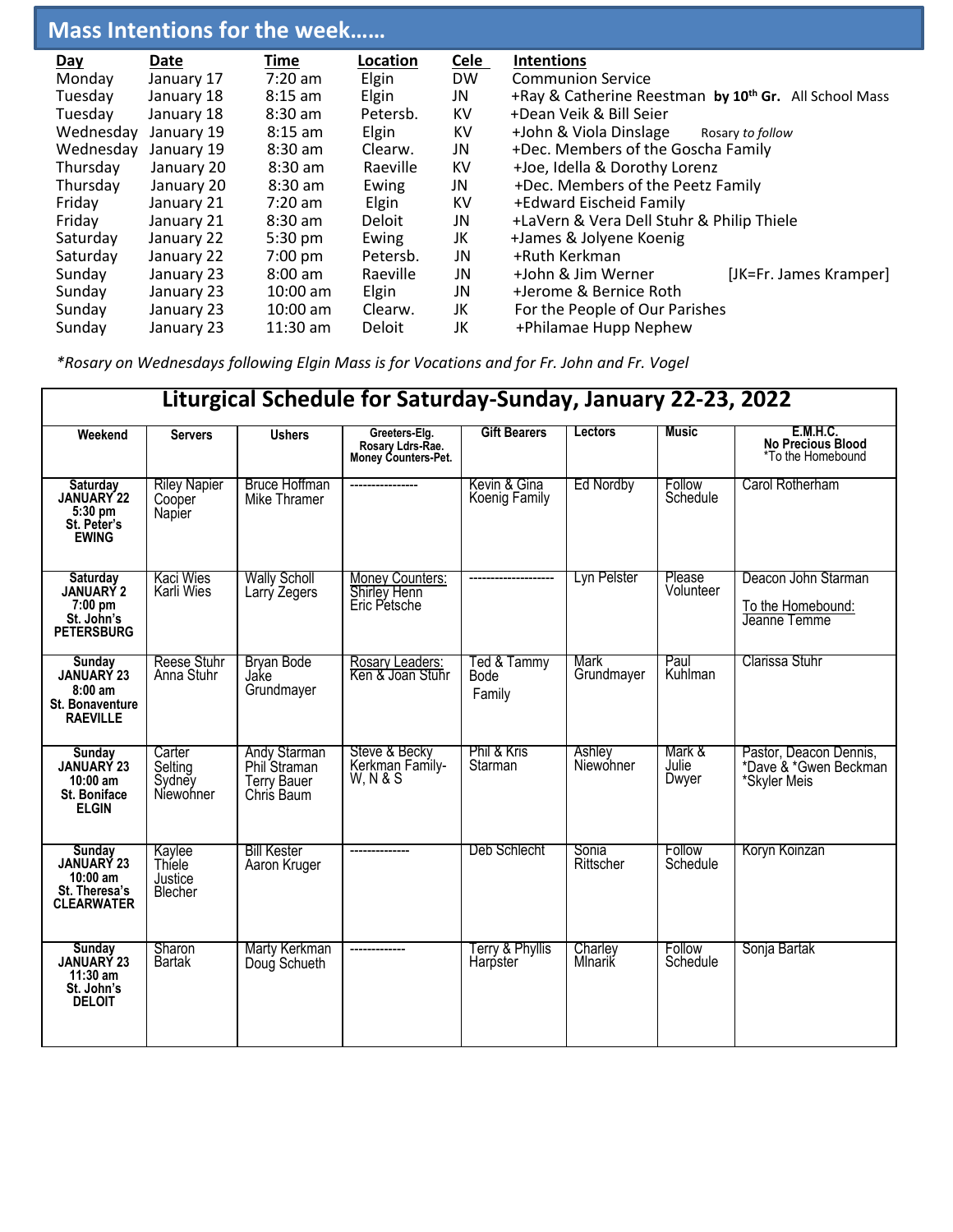# **St. John's Petersburg**

# **Financial Stewardship**

**St. John's – Petersburg**  Adult: \$2,400.00 Loose: \$89.00  $Children: $1.00$ Solemnity of Mary: \$50.00 Seminary: \$669.00 Pew Cushions: \$75.00 (\$6,675.00 to date) Christmas: \$1,450.00 (\$17,692.00.00 to date)

**Petersburg Prayer** *Line Requests for St. John the Baptist: Call Kathy Koch 402-386-5481 or* Kelly Starman 402-386-5570.

St. John's Altar Society will have a meeting on January 19 at 6:00 pm. All ladies invited.



**St. John's Petersburg Snow Removal Schedule: January: Families with Last Names A-P**

(**for Church, Hall, and Cemetery driveways**). *\*Please note that when we have a funeral the group assigned is also responsible for opening the Cemetery driveways.* 



**The pews at St. John the Baptist in Petersburg are beginning to show their age.** The St. John's Altar Society has begun the project to cover our pew

seats with a soft pad. The Altar Society has contributed funds to cover Pew rows #1 & #2. The Maurice & Dolly Henn Family has donated funds to cover rows #3 & #4. St. John's Parish Council has appropriated funds to do pew rows #5, #6, & #7. If anyone would like to contribute funds to cover the cost of additional pew rows, please contact Teresa Heying at 402-843-6218; Jaci at 402-386- 5580; or drop at check in the St. John's collection basket with your loved one's name or your family name who the donation is designated from. Cost of new pew cushions is \$375 for half a row and \$750 for a full row. Any help in donations large or small is greatly appreciated. Thank you.

**There will NOT be a St. John's Petersburg Parish Council Meeting in February. Next Meeting is (Thursday) March 31st at 7:30 p.m.**

### *Parish Religious Education Calendar:* **Wednesday, January 19**

\*PRE grades K-1, 3-6 \*2nd grade 1st Holy Communion meeting for students & parents \*No class for grades 7-8 \*Regular class grades 9-12 **Wednesday, January 26** \*PRE – Regular Class for all grades

**If you are new to our parish or you have never registered to be a members of St. John the Baptist,** please call Jaci at 402- 386-5580 and leave a message or email her at jhoefer@archomaha.org to register.

**To rent Werner Hall,** please call Jaci at 402-386-5580 and leave a message or email her at [jhoefer@archomaha.org](mailto:jhoefer@archomaha.org) .

### **ONCE A MONTH CLUB St. John's Petersburg Winners – December 2021**

\$150.00 Lisa Schrage \$100.00 Connie Stuhr \$75.00 Delmer & Pauline Pelster \$75.00 Steve & Annette Devall \$50.00 Dean Pelster \$50.00 Ellie Nelson \$50.00 Kenneth Kerkman \$50.00 Chuck Borer \$50.00 Campbell Luettel \$50.00 Curt Faust **Christmas Winners were:** \$400.00 Brittany Pieke \$200.00 Lucille Kuhlman \$100.00 Myron Seier \$50.00 Gary & Kathy Seier \$50.00 Bob & Jaci Hoefer

**Thank you to all who purchased & sold tickets for the 2022 monthly drawings. All proceeds from this fundraiser go towards the expenses of our parish. Approximately \$22.00 out of each \$50.00 ticket of chance comes back to our parish to cover parish expenses. Your support is greatly appreciated.**

# **General News**



**Thank you for all the cards, gifts and goodies shared with us during the Advent and Christmas Seasons. Your support and prayers are very much appreciated. ~Fr. John & Fr. Vogel**

**Our parishes are nearing the COMING completion of data transfer from our current computer program to a new**  oon 0000000000000 **one, therefore no requests can be filled at this time of how much you donated last year. Rest assured, however, you will receive your contribution report by the end of January. Thank you for your generosity.**

**Small Groups and CEC Groups - you are invited for a night of fellowship and encouragement!** Come and hear from Catholic speaker Calvin Mueller and be reignited in your faith! Monday, January 17th at 7:00 pm at Henry's, 2521 11th Street, Columbus. BYOB - snacks provided. All are welcome!

### **Your life matters…**

**the place you are in is invaluable… the lesson God is teaching you is eternal.**